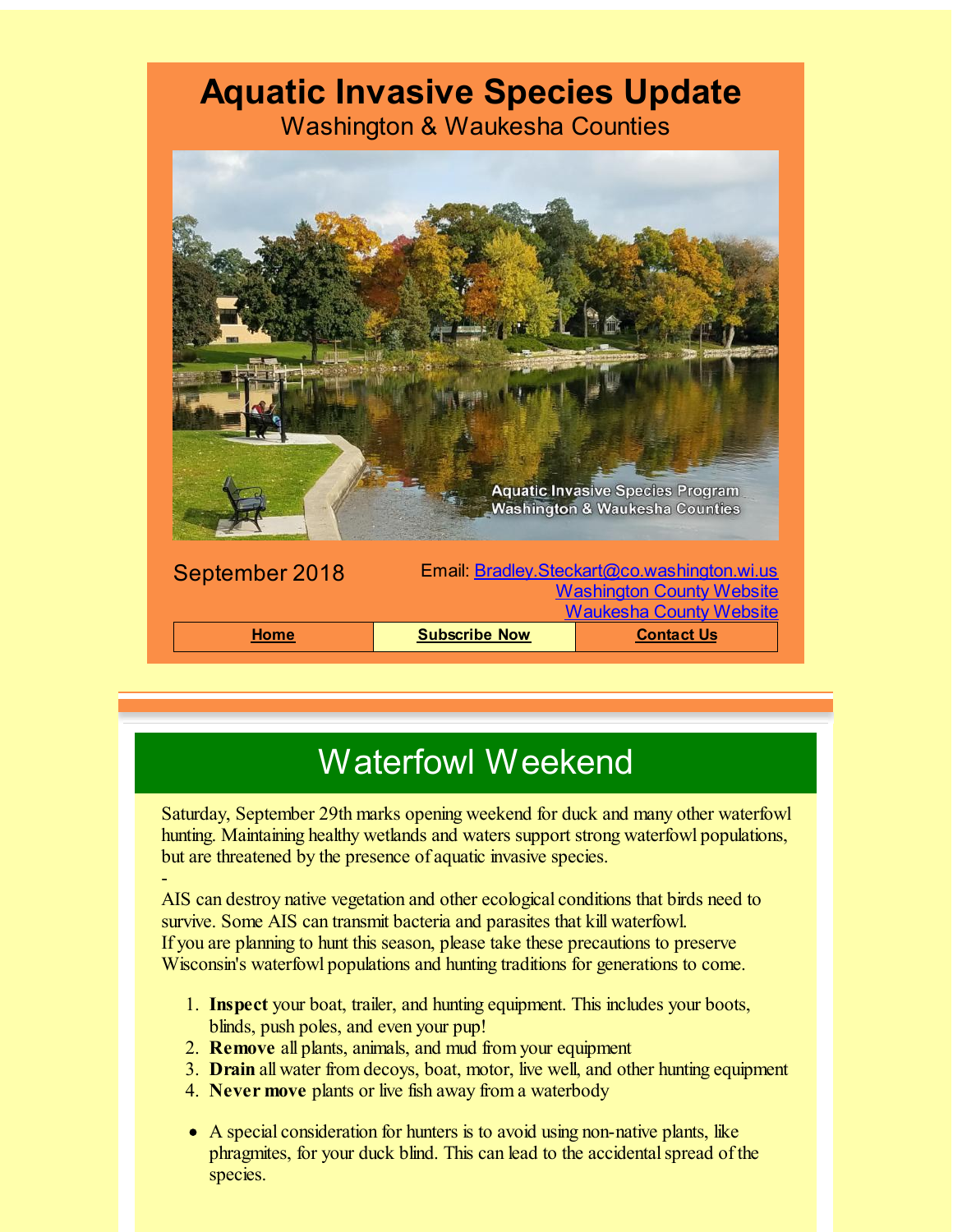

An inspector checks ducks, decoys, and dogs during opening weekend. Photo: Brad Steckart.

### Green Lake Starry Stonewort Update

An invasive species of algae called starry stonewort was discovered in Green Lake in Washington County during the summer of 2015. Since then, the Green Lake Property Owners Association has worked very hard to find a solution to combat this new invasive.

The Wisconsin DNR was awarded federal funding to address the starry stonewort issue. Some of these funds were used to conduct experimental treatments in Washington County on Green Lake and Silver Lake.

-

-

-

-

In Green Lake, the treatment included using an algaecide made of copper and endothall to kill the invasive algae, while keeping the chemical contained using vertical curtains. The goal was to keep the algaecide contained in high enough concentrations to eliminate as much of the starry stonewort population as possible.

Curtains were placed in the lake on September 17th, treatment occurred the following day, and the curtains were removed September 27th.

Following the treatment, chemical concentrations were monitored for nine days. We will continue monitoring the lake for starry stonewort populations throughout fall and next year to determine the success of the treatment.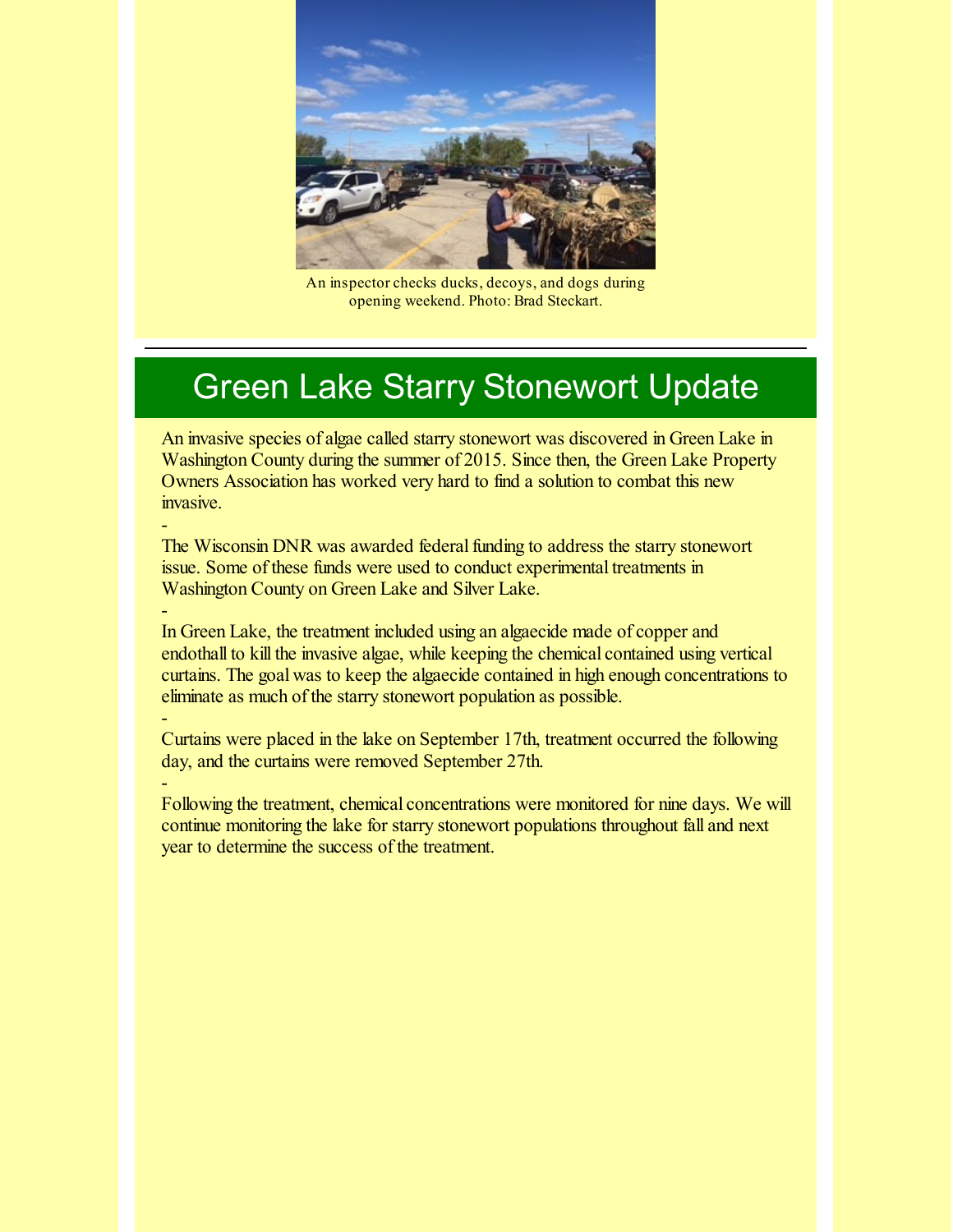

Chemicals are applied inside barrier on Green Lake. Photo: Amy Kretlow.

## Lake Five Collaborates with NASA, DNR, and University of North Carolina

The AIS team met with Dr. Tamlin Pavelski earlier this summer. His team from the University of North Carolina, the WI DNR, and citizen scientists around the world are conducting research for NASA using satellites to read lake levels. By monitoring lake levels using satellites, the Pavelski's team hopes to look at fluctuating water levels and water storage capacity on a large scale. find out more about their project "Citizen Scientists and Satellites" [here](http://www.locss.org/?utm_source=Aquatic+Invasive+Species+Update+SEPTEMBER2018&utm_campaign=AIS+September+2018+Update&utm_medium=email).

Ken and Lori Hebbe on Lake Five in Colgate, WI have been monitoring the lake levels using a water gauge at the end of their dock for the past three years. Their citizen monitoring will determine a baseline to the fluctuating water levels and act as a reference point for future studies. Lake Five is one of the 24 monitored lakes in Wisconsin.

Beyond Wisconsin, the three-year project will include over 200 lakes in Minnesota, Washington, New England, Bangladesh, France, India, and Pakistan. This is a great example of the impact citizen science has on research and technology around the world!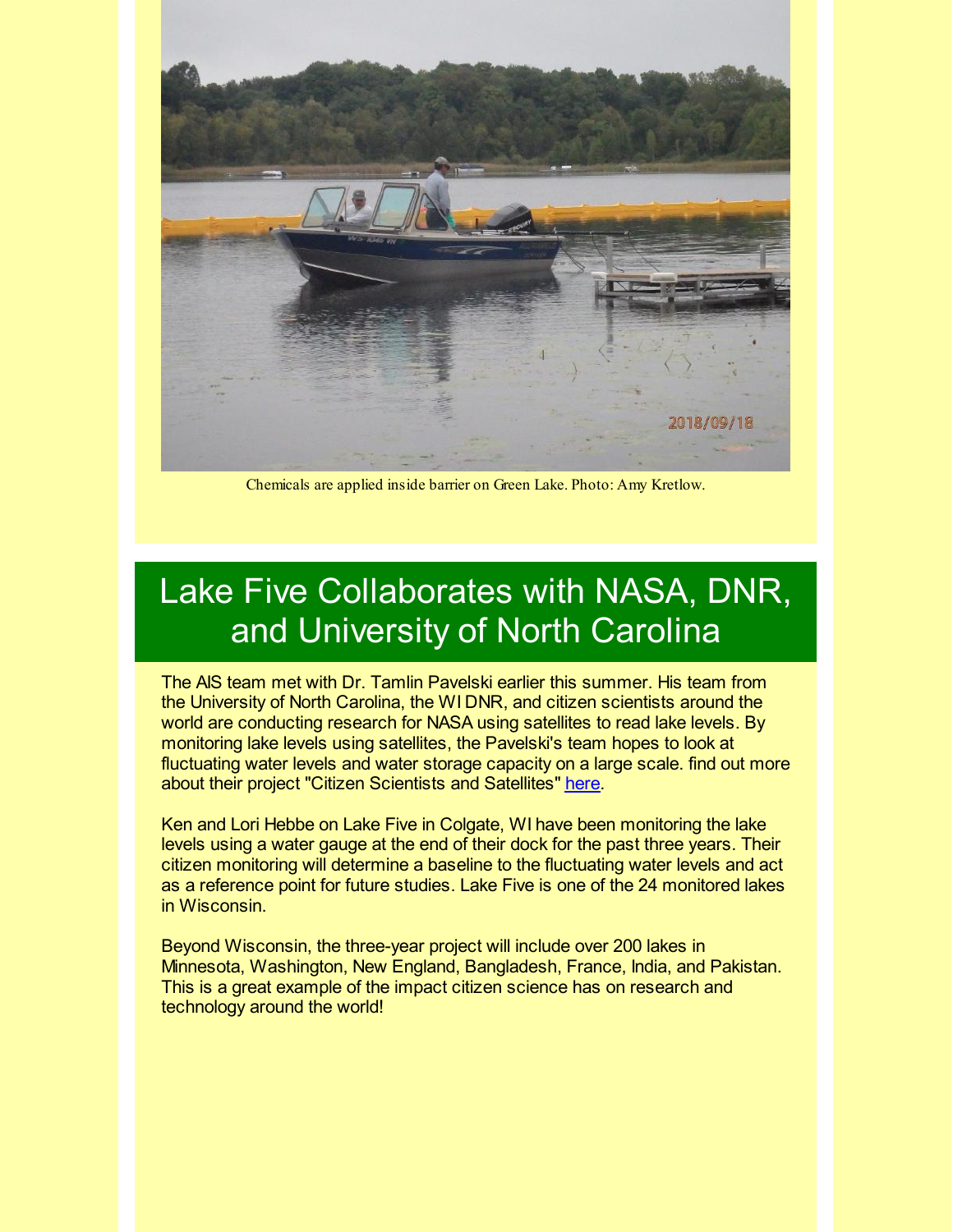

Wisconsin DNR's Katie Hein discusses lake levels with Lake Five's Ken Hebbe and Dr. Pavelski. Photo: Sarah Yelton

#### Lake of the Month - Bark Lake

The September "Lake of the Month" is Bark Lake in Richfield, Wisconsin. Bark Lake is a 65 acre lake located in Washington County. It has a maximum depth of 34 feet. Fish include Panfish, Largemouth Bass, Northern Pike and Walleye. The lake's water clarity is low due to high tannin content.

Bark Lake forms the headwaters of the Bark River in Washington County, which flows southwest through Waukesha County and ultimately joins the Rock River in Jefferson County. The lake's watershed is about 3,400 acres with about half of that being under urban land uses.



The Bark Lake boat launch is located at 819 E Shore Drive, Hubertus, WI, 53033

While serving as a popular recreational lake with fascinating native species like American lotus, the lake is home to a number of invasive species including curly-leaf pondweed, Eurasian water-milfoil, purple loosestrife, and spiny naiad.